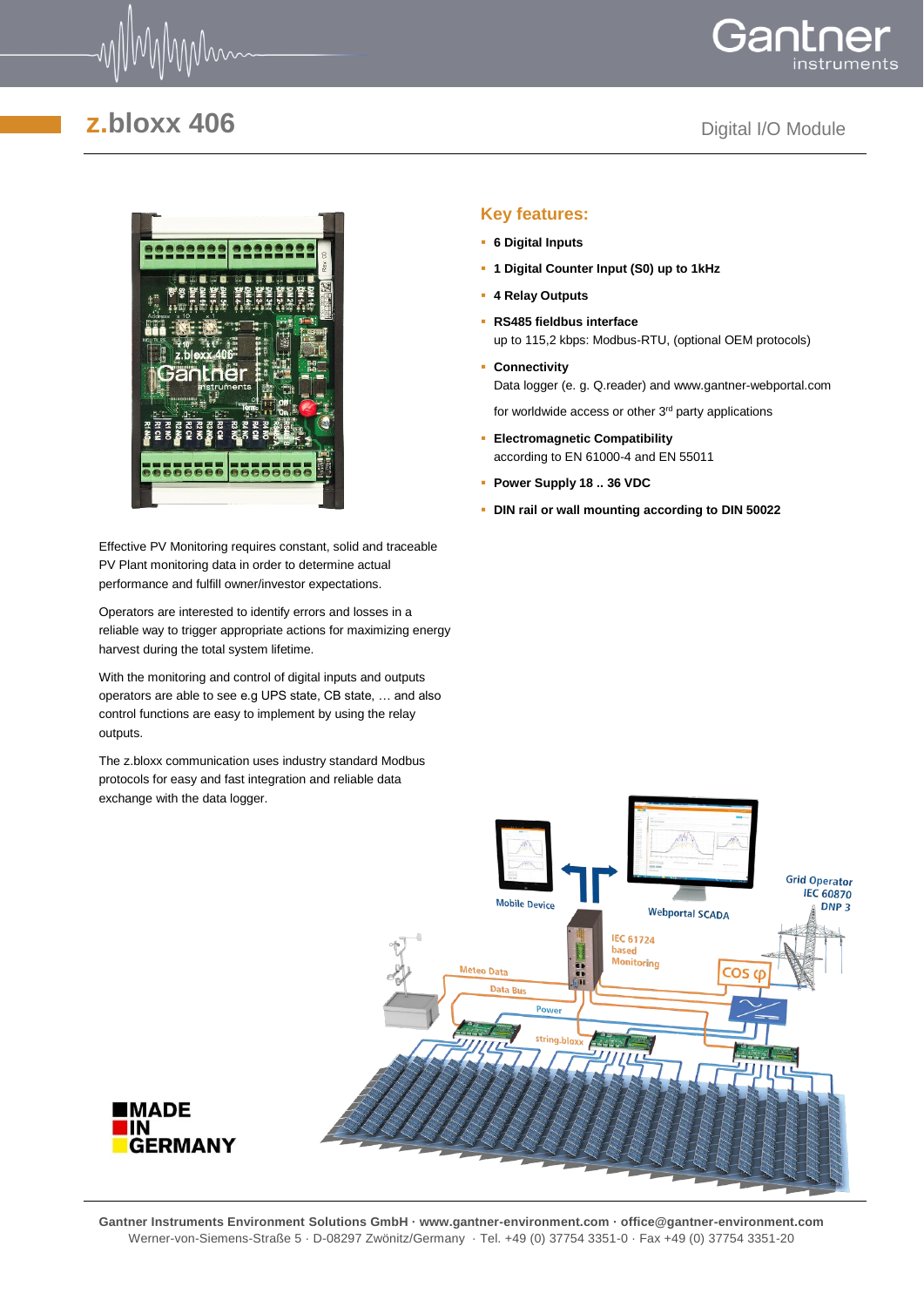



| <b>Digital Inputs</b>              |                                                                           |  |  |  |  |  |
|------------------------------------|---------------------------------------------------------------------------|--|--|--|--|--|
| Number                             | 6                                                                         |  |  |  |  |  |
| Input                              | <b>State</b>                                                              |  |  |  |  |  |
| Connection                         | 0.25 mm <sup>2</sup> - 1.5 mm <sup>2</sup> push-in spring-cage connection |  |  |  |  |  |
| <b>Digital Counter</b>             |                                                                           |  |  |  |  |  |
| Number                             | $\mathbf{1}$                                                              |  |  |  |  |  |
| Input                              | Counter/S0 up to 1 kHz                                                    |  |  |  |  |  |
| Connection                         | 0.25 mm <sup>2</sup> - 1.5 mm <sup>2</sup> push-in spring-cage connection |  |  |  |  |  |
| <b>Digital Outputs</b>             |                                                                           |  |  |  |  |  |
| <b>Number</b>                      | 4                                                                         |  |  |  |  |  |
| Input                              | Relays C/NC/NO                                                            |  |  |  |  |  |
| Connection                         | 0.25 mm <sup>2</sup> - 1.5 mm <sup>2</sup> push-in spring-cage connection |  |  |  |  |  |
| Nominal switching capacity         | 1 A / 30 V DC                                                             |  |  |  |  |  |
| <b>Power Supply</b>                |                                                                           |  |  |  |  |  |
| Power supply                       | 10 up to 36 VDC, overvoltage and overload protection                      |  |  |  |  |  |
| Power consumption                  | approx. 0.5 W                                                             |  |  |  |  |  |
| Connection                         | 0.25 mm <sup>2</sup> - 1.5 mm <sup>2</sup> push-in spring-cage connection |  |  |  |  |  |
| <b>Communication Interface</b>     |                                                                           |  |  |  |  |  |
| Standard                           | RS-485, 2-wire                                                            |  |  |  |  |  |
| Data format                        | 8n1 Default, 8e1                                                          |  |  |  |  |  |
| Protocols                          | Modbus-RTU, 19k2 bps up to 115k2 bps                                      |  |  |  |  |  |
| Number of devices on the bus       | max. 32                                                                   |  |  |  |  |  |
| Connection                         | 0.25 mm <sup>2</sup> - 1.5 mm <sup>2</sup> push-in spring-cage connection |  |  |  |  |  |
| <b>Environmental</b>               |                                                                           |  |  |  |  |  |
| Storage temperature                | -40 $^{\circ}$ C up to +85 $^{\circ}$ C                                   |  |  |  |  |  |
| Relative humidity                  | 5 % up to 95 % at 50°C, non-condensing                                    |  |  |  |  |  |
| Electromagnetic Compatibility      | according to EN 61000-4 and EN 55011                                      |  |  |  |  |  |
| Maximum operating altitude         | 6000 m                                                                    |  |  |  |  |  |
| <b>Mechanical</b>                  |                                                                           |  |  |  |  |  |
| Case                               | Polycarbonate                                                             |  |  |  |  |  |
| Dimensions $(W \times H \times D)$ | $(103 \times 143 \times 46)$ mm                                           |  |  |  |  |  |
| Weight                             | approx. 150 g                                                             |  |  |  |  |  |
| Mounting                           | DIN EN-rail or wall mounting                                              |  |  |  |  |  |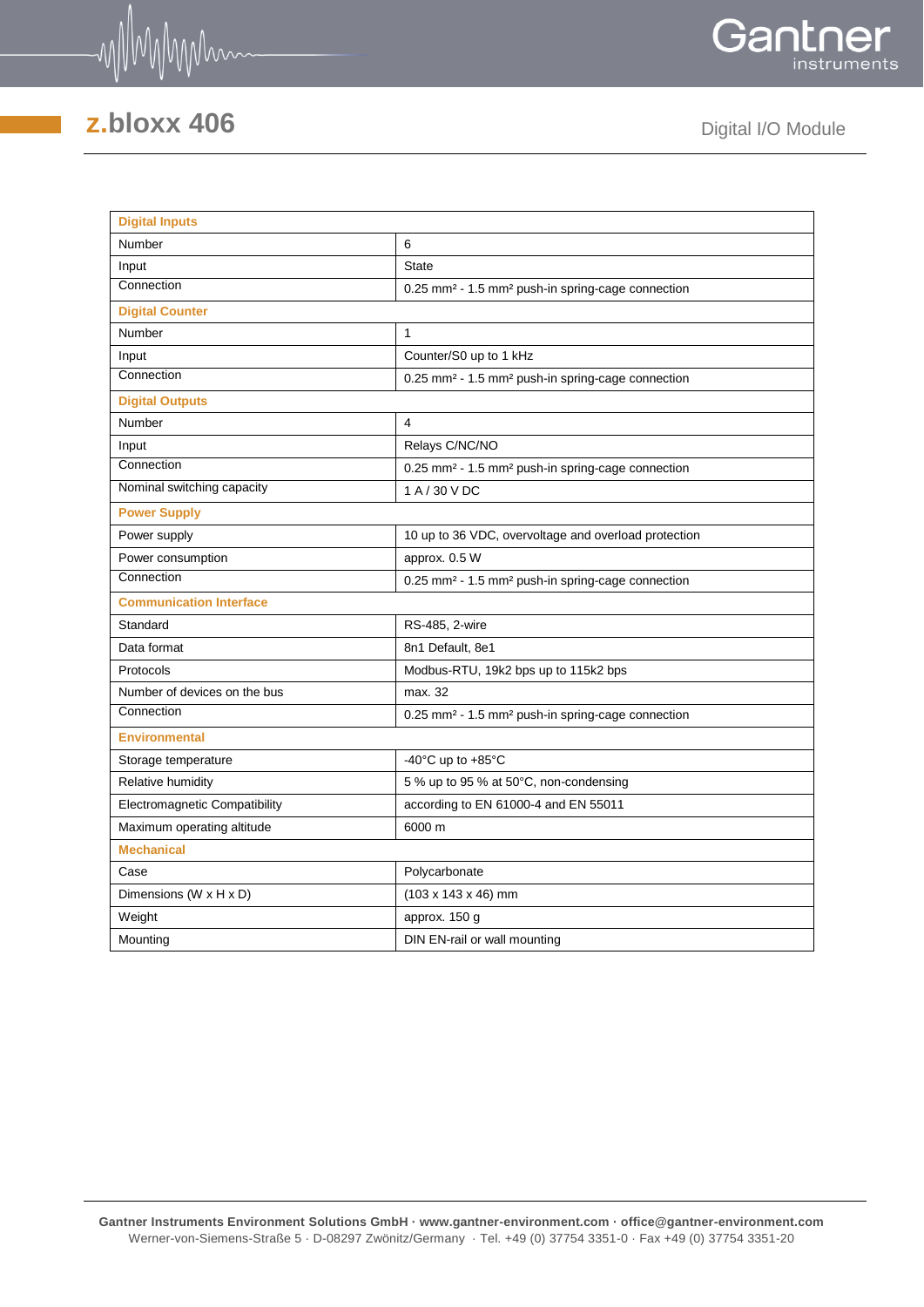

Gant instruments

#### **Connection diagram:**



**Gantner Instruments Environment Solutions GmbH · www.gantner-environment.com · office@gantner-environment.com** Werner-von-Siemens-Straße 5 · D-08297 Zwönitz/Germany · Tel. +49 (0) 37754 3351-0 · Fax +49 (0) 37754 3351-20